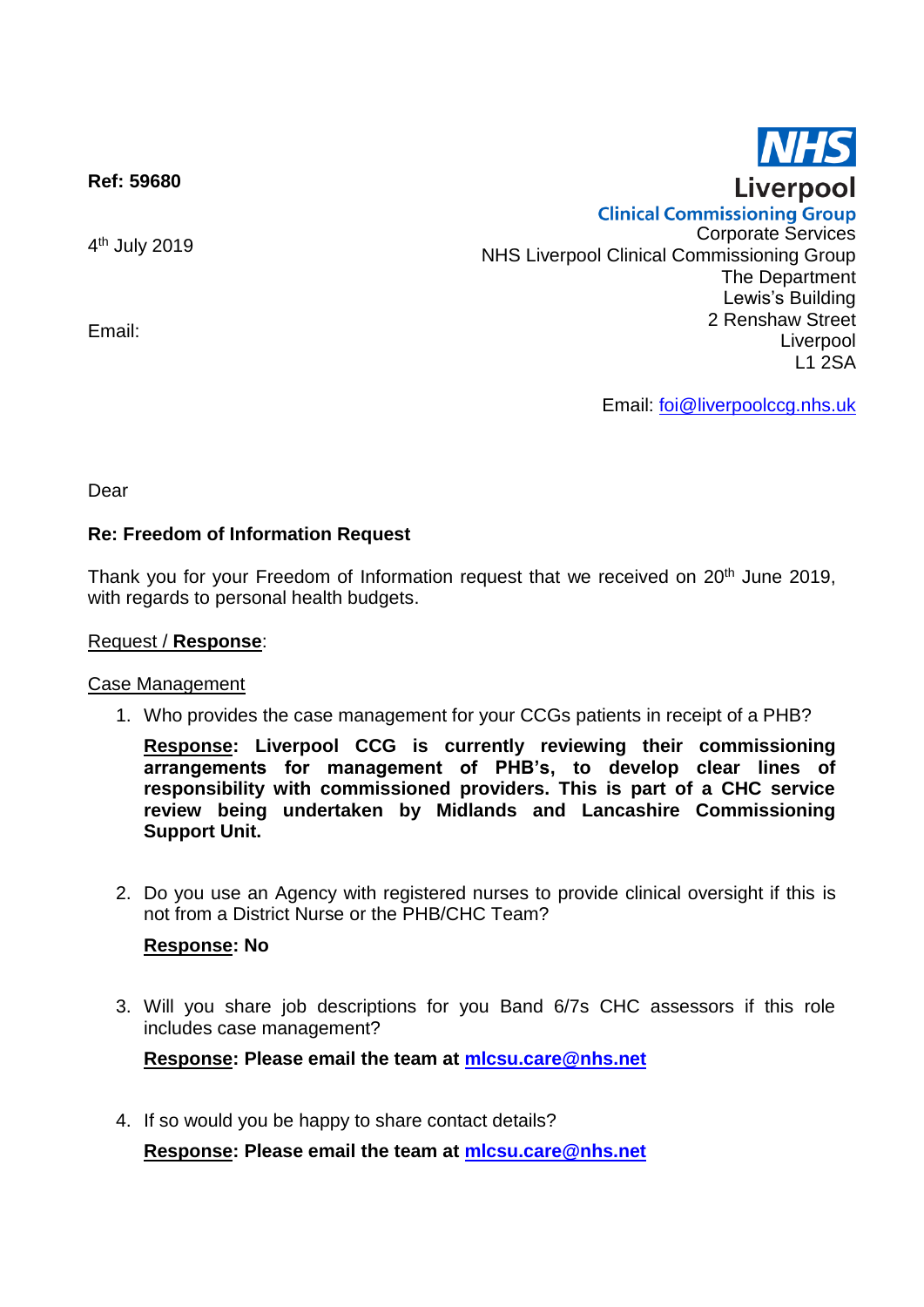### Setting the Personal Health Budget

- 1. Do you use a Budget Setting Tool? **Response: No**
- 2. If yes, what is the name of the Budget Setting Tool?

## **Response: N/A**

3. If no what method to set the budget do you use?

**Response: We have agreed rates for domiciliary care that are used to inform an indicative budget for an individual with a care package in the community.**

### Personal Health Budget Payment Method

### Direct payments/self-managed account

1. How do you make direct payments to an individual's bank account?

**Response: Following Checks and approval of the PHB, the patient or representative will confirm the bank details where the funds should be transferred each month. In some cases this will be to a dedicated direct bank account, in other cases a third party will manage the funds on behalf of the patient and may support the patient with payments for such items as Payroll/ HMRC and insurance.**

**The Value of the Monthly PHB will be found on the PHB agreement and which is signed by all parties.**

**A supplier is set up in the accounting system, Oracle. The appropriate fraud checks are performed, and once confirmed each month the Liverpool Finance team will set up a PHB payment request to be paid before the 1st of the month in which the payment relates. (In initial set up, given the checks required, this can sometimes be backdated).**

**The PHB will then be approved by the Liverpool CCG budget holder responsible for Continuing Health Care / PHBs and paid on the next available BACS run. The Payment can take up to 3 days to clear the bank and BACS payments are usually made every Tuesday and Thursday.**

Does -

2. The Local Authority transact these on our behalf

### **Response: N/A**

3. If so what method do they use? e.g. payment card, directly into bank account etc.

**Response: N/A**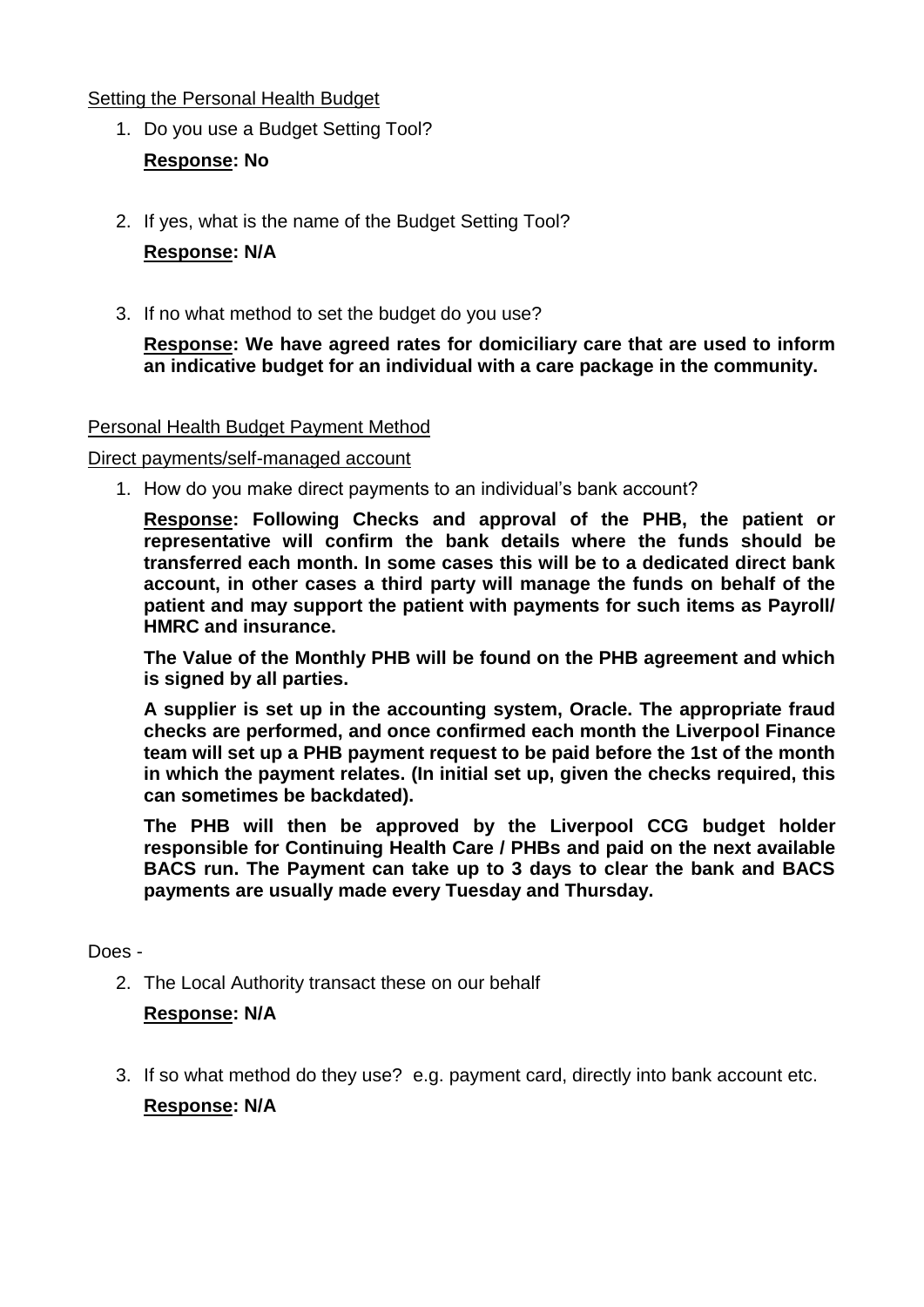4. Does the local authority charge for these transactions and if so how much? e.g. % per payment or service set amount

# **Response: N/A**

## Or/And

- 5. The Commissioning Support Unit transact these on our behalf **Response: N/A**
- 6. If so what method do they use? e.g. SBS Choices, process in place using the CCGs SBS finance ledger etc.

### **Response: N/A**

- 7. And is there an additional charge to the package to transact these payments? **Response: N/A**
- 8. If so what is this charge? E.g. % or set cost **Response: N/A**
- 9. What is the name of your Commissioning Support Unit?

# **Response: Midlands and Lancashire Commissioning Support Unit**

# Or/And

10.The Clinical Commissioning Group has an in house process

# **Response: Yes; see above**

11.If an in-house process what is this process?

**Response: Yes; see above**

### Monitoring and auditing the Budgets

1. How often do you carry out a review on a Personal Health Budget for auditing purposes?

**Response: The finances are reviewed every year in line with the Personal Health Budget policy**

2. Do you have a set process?

**Response: In the prior year due to the small number of direct PHBs in place, a bulk audit exercise was performed during July – October 2018. However, given the increase in the number of PHBs, the Liverpool CCG has decided to**